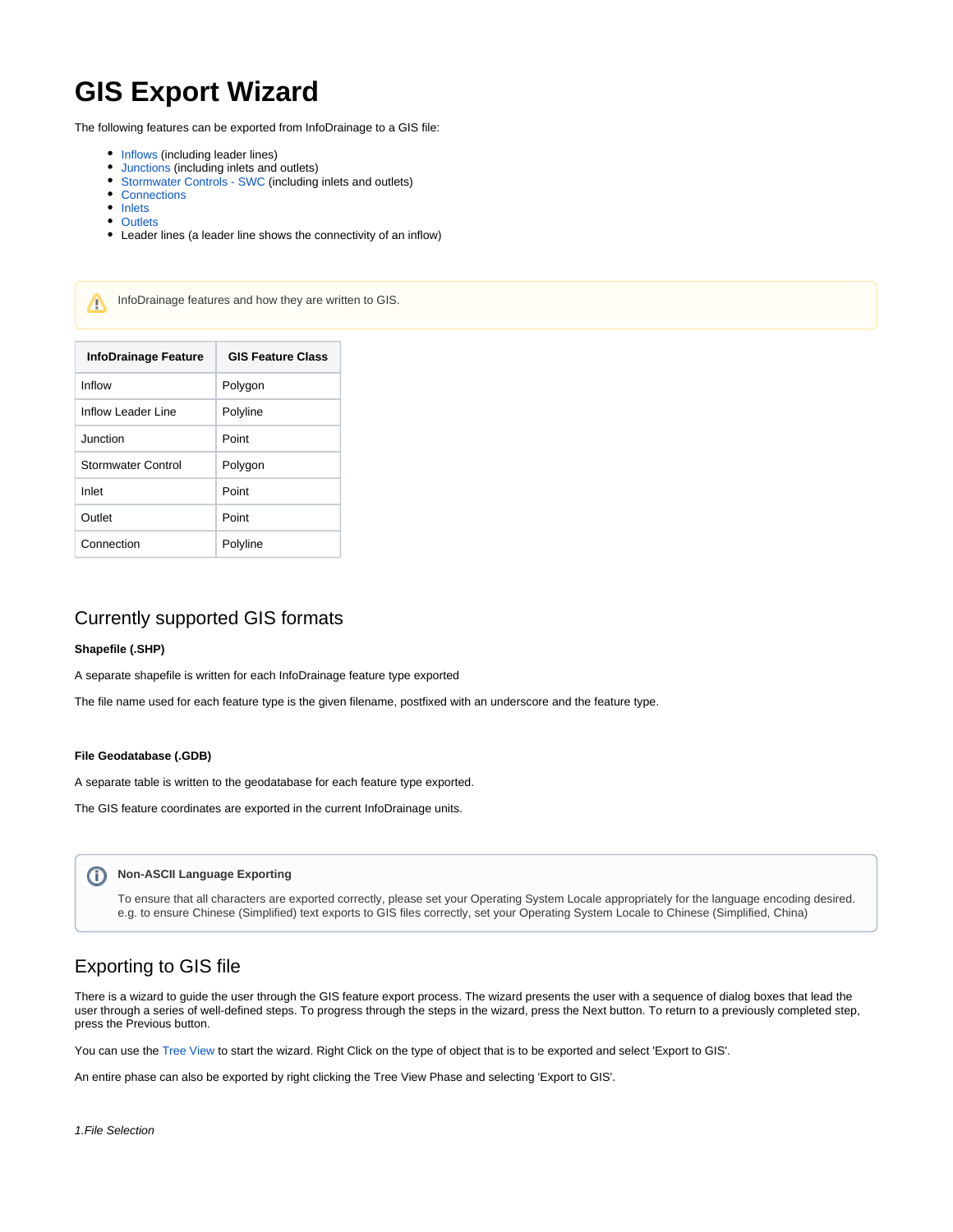| <b>GIS Export</b>                                                  |          |      | П      | ×      |
|--------------------------------------------------------------------|----------|------|--------|--------|
|                                                                    |          |      |        |        |
| Save As                                                            |          |      |        |        |
| Specify the GIS file format and then specify the file to export to |          |      |        |        |
| Shapefile                                                          |          |      |        |        |
| ◯ File Geodatabase                                                 |          |      |        |        |
| Specify a GIS file to export to                                    |          |      |        |        |
| C:\Temp\1.shp                                                      |          |      | Select |        |
|                                                                    |          |      |        |        |
|                                                                    |          |      |        |        |
|                                                                    |          |      |        |        |
|                                                                    |          |      |        |        |
|                                                                    |          |      |        |        |
|                                                                    |          |      |        |        |
|                                                                    |          |      |        |        |
|                                                                    |          |      |        |        |
|                                                                    | Previous | Next | Cancel |        |
|                                                                    |          |      |        | @ Help |

This step allows you to specify the type of GIS file to be written and to locate the file/folder by pressing the Select button.

2. Feature Selection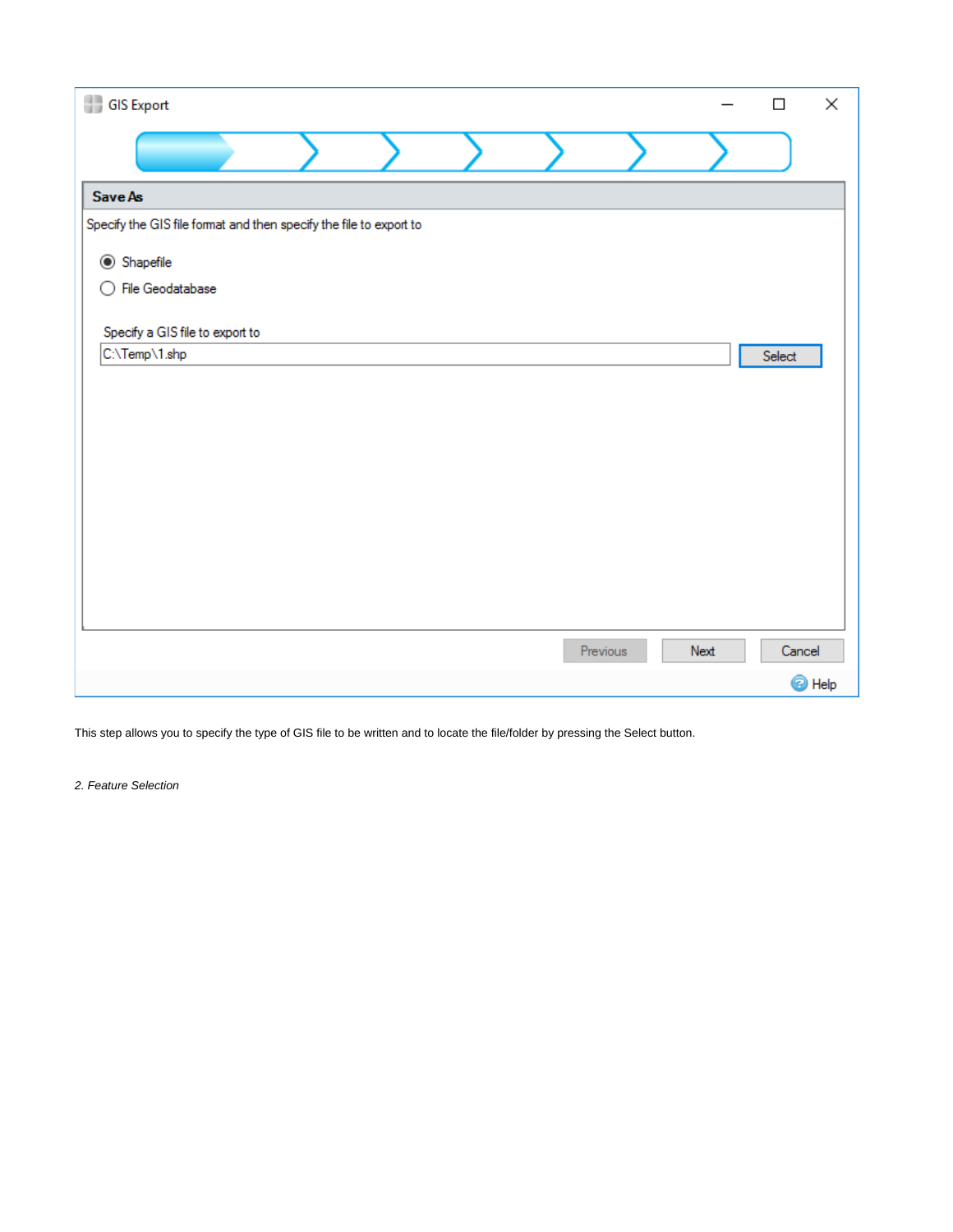| <b>GIS Export</b>                        |  |          |      | $\Box$ | ×             |
|------------------------------------------|--|----------|------|--------|---------------|
|                                          |  |          |      |        |               |
| <b>Select Features</b>                   |  |          |      |        |               |
| Select which features to export          |  |          |      |        |               |
| Inflows<br>$\checkmark$                  |  |          |      |        |               |
| $\sqrt{\phantom{a}}$ Inflow Leader Lines |  |          |      |        |               |
| Stomwater Controls<br>$\checkmark$       |  |          |      |        |               |
| Junctions<br>$\checkmark$                |  |          |      |        |               |
| Inlets<br>$\checkmark$                   |  |          |      |        |               |
| Outlets<br>$\checkmark$                  |  |          |      |        |               |
| $\sqrt{ }$ Connections                   |  |          |      |        |               |
|                                          |  |          |      |        |               |
|                                          |  |          |      |        |               |
|                                          |  |          |      |        |               |
|                                          |  |          |      |        |               |
|                                          |  |          |      |        |               |
|                                          |  |          |      |        |               |
|                                          |  |          |      |        |               |
|                                          |  | Previous | Next | Cancel |               |
|                                          |  |          |      |        | <b>O</b> Help |

If a feature type has been selected for export that contains multiple feature types to be exported (for example Phase), this step allows the user to select the features that will be exported. The selections here will modify the remaining number of wizard steps.

3. Property Association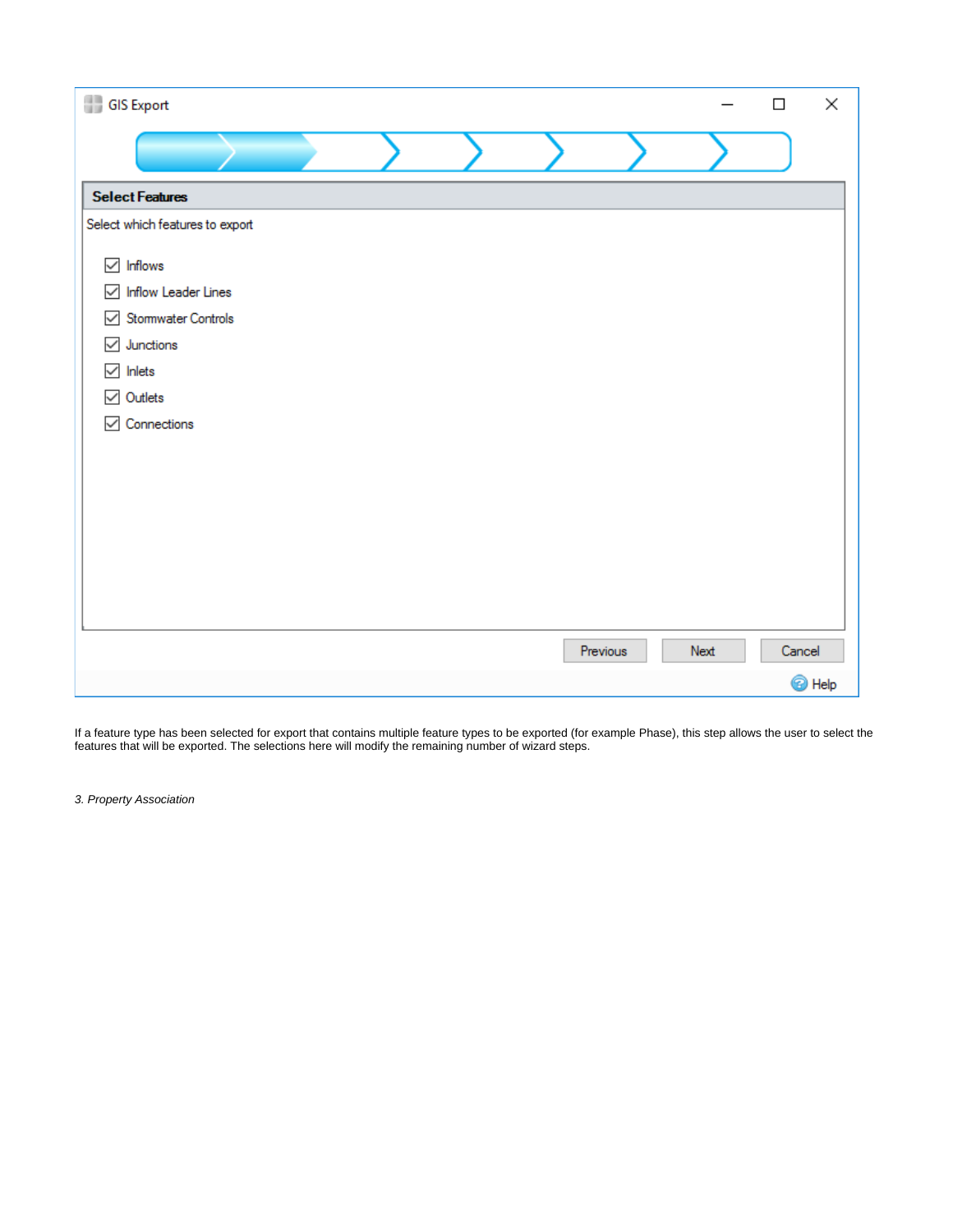| <b>GIS Export</b>                                                                                                                                                                  |   |                  |                            |              |              |        | П      | ×      |
|------------------------------------------------------------------------------------------------------------------------------------------------------------------------------------|---|------------------|----------------------------|--------------|--------------|--------|--------|--------|
|                                                                                                                                                                                    |   |                  |                            |              |              |        |        |        |
| <b>Map Properties - Connections</b>                                                                                                                                                |   |                  |                            |              |              |        |        |        |
| Map the properties to attributes to be exported by dragging and dropping from the tree view to the table. Altematively you can use the<br>checkboxes to add the selected property. |   |                  |                            |              |              |        |        |        |
| <b>Connections</b><br>日…                                                                                                                                                           | ∼ | <b>Attribute</b> | <b>Property</b>            | <b>Units</b> |              |        |        |        |
| √Name                                                                                                                                                                              |   | Name             | Name                       |              |              |        |        |        |
| $\vee$ From                                                                                                                                                                        |   | From Label       | From                       |              |              |        |        |        |
| То<br>✓                                                                                                                                                                            |   | ToLabel          | To                         |              |              |        |        |        |
| $\sqrt{}$ Type                                                                                                                                                                     |   |                  |                            |              |              |        |        |        |
| Side Slope<br>Height                                                                                                                                                               |   | Type             | <b>Type</b>                |              |              |        |        |        |
| $\vee$ Length                                                                                                                                                                      |   | Length           | Length                     | ft           | v            |        |        |        |
| Slope                                                                                                                                                                              |   | <b>USCL</b>      | Upstream Cover Level       | ft           | $\checkmark$ |        |        |        |
| $\sqrt{N}$ Manning's n                                                                                                                                                             |   | USIL             | Upstream Invert Level      | ft.          | $\checkmark$ |        |        |        |
| Diameter / Base Width                                                                                                                                                              |   | <b>DSCL</b>      | Downstream Cover Level ft  |              | ✓            |        |        |        |
| √No. of Barrels<br>Upstream Cover Level                                                                                                                                            |   | <b>DSIL</b>      | Downstream Invert Level ft |              | $\checkmark$ |        |        |        |
| Upstream Invert Level                                                                                                                                                              |   | ManningsN        | Manning's n                |              |              |        |        |        |
| Downstream Cover Level<br>✓                                                                                                                                                        |   | Diam             | Diameter / Base Width      | in           | $\checkmark$ |        |        |        |
| Downstream Invert Level                                                                                                                                                            |   | <b>NoBarrels</b> | No. of Barrels             |              |              |        |        |        |
| <b>Time Of Travel</b>                                                                                                                                                              |   |                  |                            |              |              |        |        |        |
| Save<br>Load                                                                                                                                                                       |   |                  |                            |              |              |        |        |        |
|                                                                                                                                                                                    |   |                  |                            |              |              |        |        |        |
|                                                                                                                                                                                    |   |                  |                            | Previous     |              | Export | Cancel |        |
|                                                                                                                                                                                    |   |                  |                            |              |              |        |        | t Help |

The wizard will display to the user a property mapping step for each feature type being exported. Associated non-spatial information called attributes can be exported with each geographic feature. For example, a collection of manholes may be exported with their names, depths and diameters.

This step shows a control that allows the **InfoDrainage** properties to be mapped to attributes in the exported GIS tables. The left hand side of the control shows a tree view of the properties in the object that will be exported. The right hand side of the control shows a table of attributes that will be written to the GIS tables.

To make an association, a property can be dragged from the properties tree view and dropped in the attribute grid. Alternatively, simply check the required tree node. To remove an association, uncheck the tree node.

When an association has been made, if the property selected has [units,](https://help.innovyze.com/display/infodrainage2021v1/Unit+Selection) the units column in the attribute table will be populated with a combo box, containing possible units for the attribute values. On export, the attribute values will be converted to this unit from the currently selected unit in the software.

After initial setup, the current association configuration can be saved by pressing the 'Save' button and a previously saved configuration can be loaded by pressing the 'Load' button.

At the final step on the wizard, pressing the 'Export' button will perform the export and create the GIS file(s). When this operation is complete, you will be shown a summary of the objects exported.